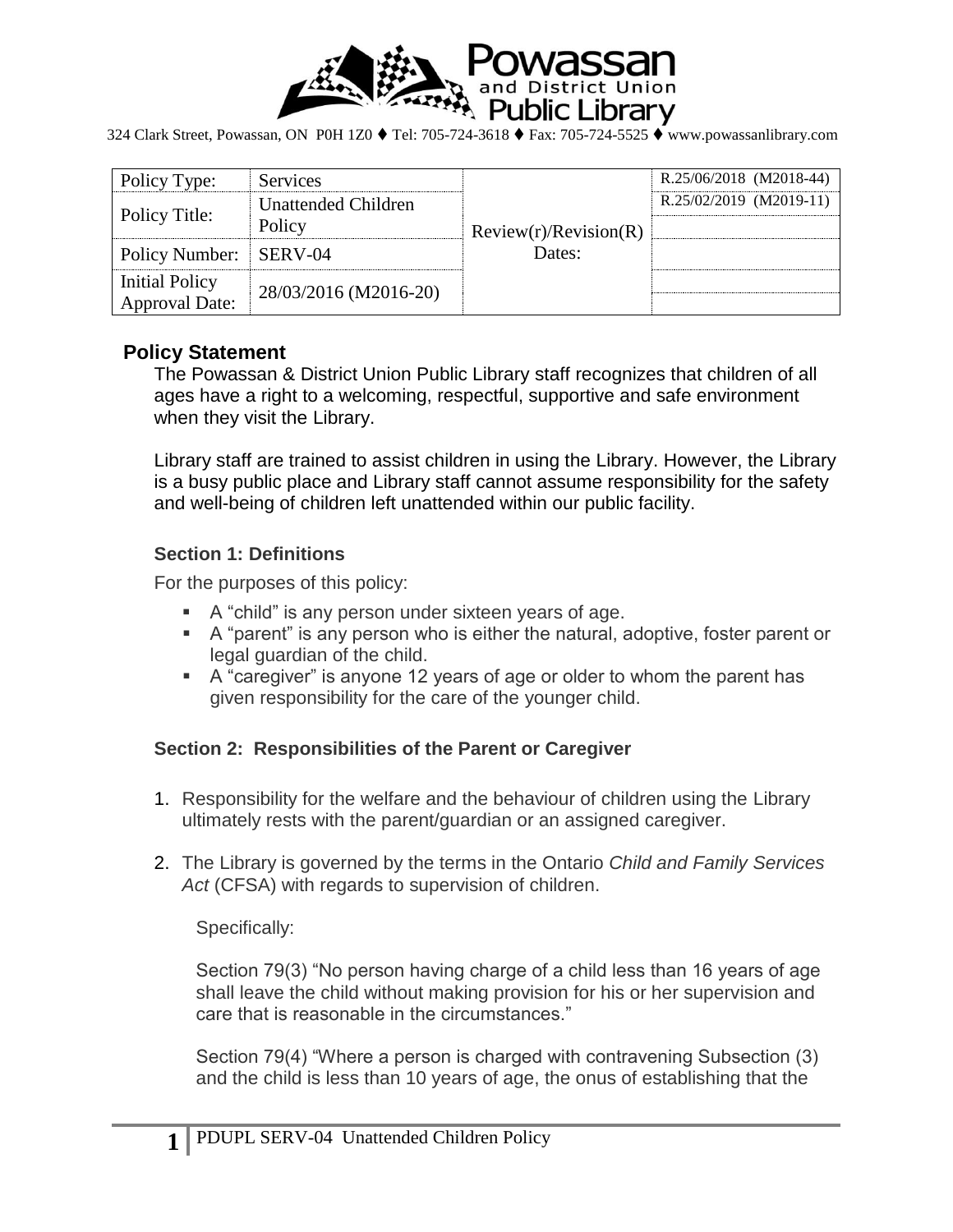person made provision for the child's supervision and care that was reasonable in the circumstances rests with the person."

- 3. The Library expects parents, caregivers and teachers to:
	- a) not leave children requiring supervision unattended in or about library premises
	- b) monitor the use of services and collections by children under their care
	- c) be responsible for borrowed materials and fines incurred by children under their care
	- d) be responsible for the appropriate behaviour of children under their care
	- e) provide a written note when their child is unattended and using the library during school hours
- 4. In accordance with the *Ontario Child and Family Services Act, R.S.O. 1990, C.11, c***hildren under the age of 10** must remain in the immediate vicinity of and in visual contact with a parent or responsible caregiver while in the Library.
- 5. Children aged 10 or older may use the Library independently; however, parents are still responsible for the actions and well-being of their children while in the Library.
- 6. Children under the age of five (5) attending programs, may be supervised by the Library staff only during the scheduled time of the program; their caregivers must always remain in the Library building.

# **Section 2: Responsibility of Staff**

- 1. The Library staff will be guided by this policy in situations, where:
	- a) an unattended child is found frightened or crying in the Library
	- b) an unattended child is perceived to be endangering him/herself
	- c) another person in the Library poses a perceived threat to the unattended child
	- d) an unattended child exhibits specific inappropriate behaviour
	- e) an unattended child is not met by a responsible caregiver at closing time
	- f) a child is consistently left on his or her own in the Library for long periods of time

All children are required to behave in accordance with the *Code of Conduct* policy and are subject to consequences for any non-compliance. This may include, but not limited to, being asked to leave the Library (accompanied by the adult if under 10 years of age) or for chronic violations, to be accompanied by a parent/caregiver during Library visits for a period determined by the CEO or designate.

2. Where a responsible adult cannot be contacted, Library staff will: